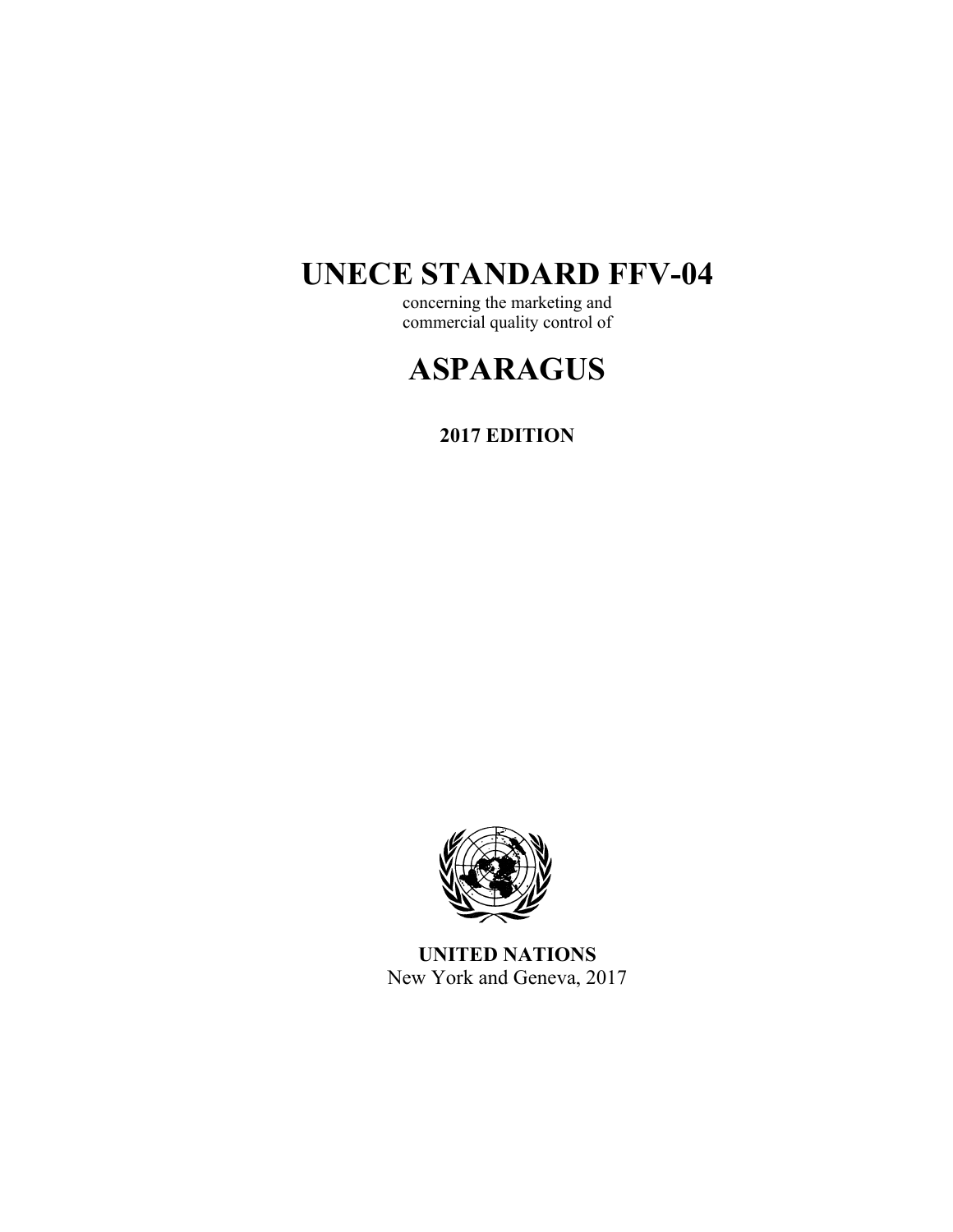### **NOTE**

### **Working Party on Agricultural Quality Standards**

The commercial quality standards developed by the Working Party on Agricultural Quality Standards of the United Nations Economic Commission for Europe (UNECE) help facilitate international trade, encourage highquality production, improve profitability and protect consumer interests. UNECE standards are used by governments, producers, traders, importers and exporters, and other international organizations. They cover a wide range of agricultural products, including fresh fruit and vegetables, dry and dried produce, seed potatoes, meat, cut flowers, eggs and egg products.

Any member of the United Nations can participate, on an equal footing, in the activities of the Working Party. For more information on agricultural standards, please visit our website <www.unece.org/trade/agr>.

The present revised Standard for Asparagus is based on document ECE/TRADE/C/WP.7/GE.1/2010/INF.55, reviewed and adopted by the Working Party at its sixty-sixth session.

Aligned with the Standard Layout (2017)

The designations employed and the presentation of the material in this publication do not imply the expression of any opinion whatsoever on the part of the United Nations Secretariat concerning the legal status of any country, territory, city or area or of its authorities, or concerning the delimitation of its frontiers or boundaries. Mention of company names or commercial products does not imply endorsement by the United Nations.

All material may be freely quoted or reprinted, but acknowledgement is requested.

Please contact the following address with any comments or enquiries:

Agricultural Standards Unit Economic Cooperation and Trade Division United Nations Economic Commission for Europe Palais des Nations CH-1211 Geneva 10, Switzerland E-mail: agristandards@unece.org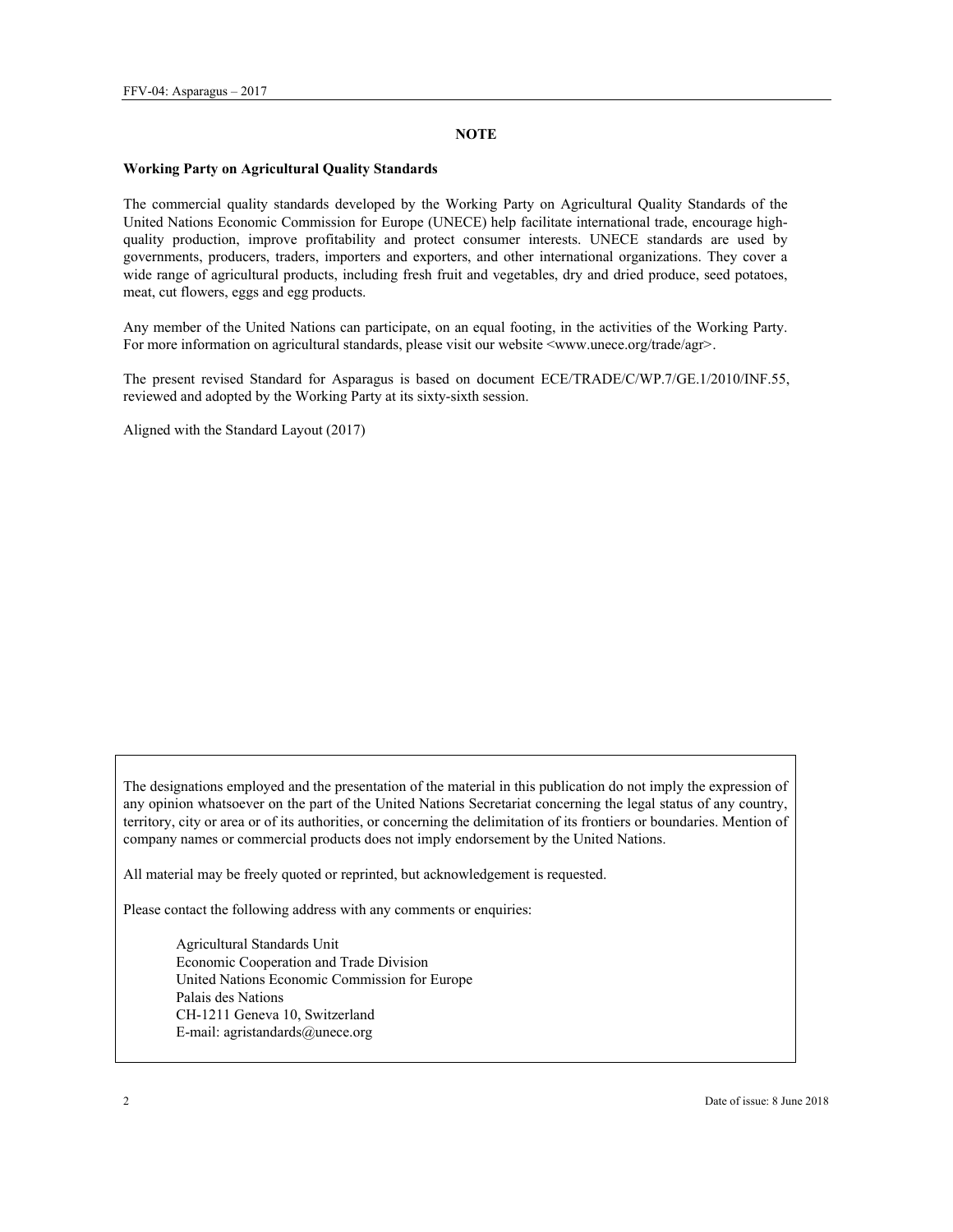# **UNECE standard FFV-04 concerning the marketing and commercial quality control of asparagus**

# **I. Definition of produce**

This standard applies to shoots of asparagus of the varieties (cultivars) grown from *Asparagus officinalis* L. to be supplied fresh to the consumer, asparagus for industrial processing being excluded.

Asparagus is classified into four groups according to colour:

- white asparagus
- violet asparagus, having tips of a colour between pink and violet or purple and a part of the shoot white
- violet/green asparagus, part of which is of violet and green colouring
- green asparagus having tips and most of the shoot green.

This standard does not apply to green and violet/green asparagus of less than 3 mm diameter and white and violet asparagus of less than 8 mm diameter, packed in uniform bundles or unit packages.

## **II. Provisions concerning quality**

The purpose of the standard is to define the quality requirements for asparagus after preparation and packaging.

However, if applied at stages following export, products may show in relation to the requirements of the standard:

- a slight lack of freshness and turgidity
- for products graded in classes other than the "Extra" Class, a slight deterioration due to their development and their tendency to perish.

The holder/seller of products may not display such products or offer them for sale, or deliver or market them in any manner other than in conformity with this standard. The holder/seller shall be responsible for observing such conformity.

### **A. Minimum requirements**

In all classes, subject to the special provisions for each class and the tolerances allowed, the asparagus must be:

- intact
- sound; produce affected by rotting or deterioration such as to make it unfit for consumption is excluded
- clean, practically free of any visible foreign matter
- fresh in appearance and fresh-smelling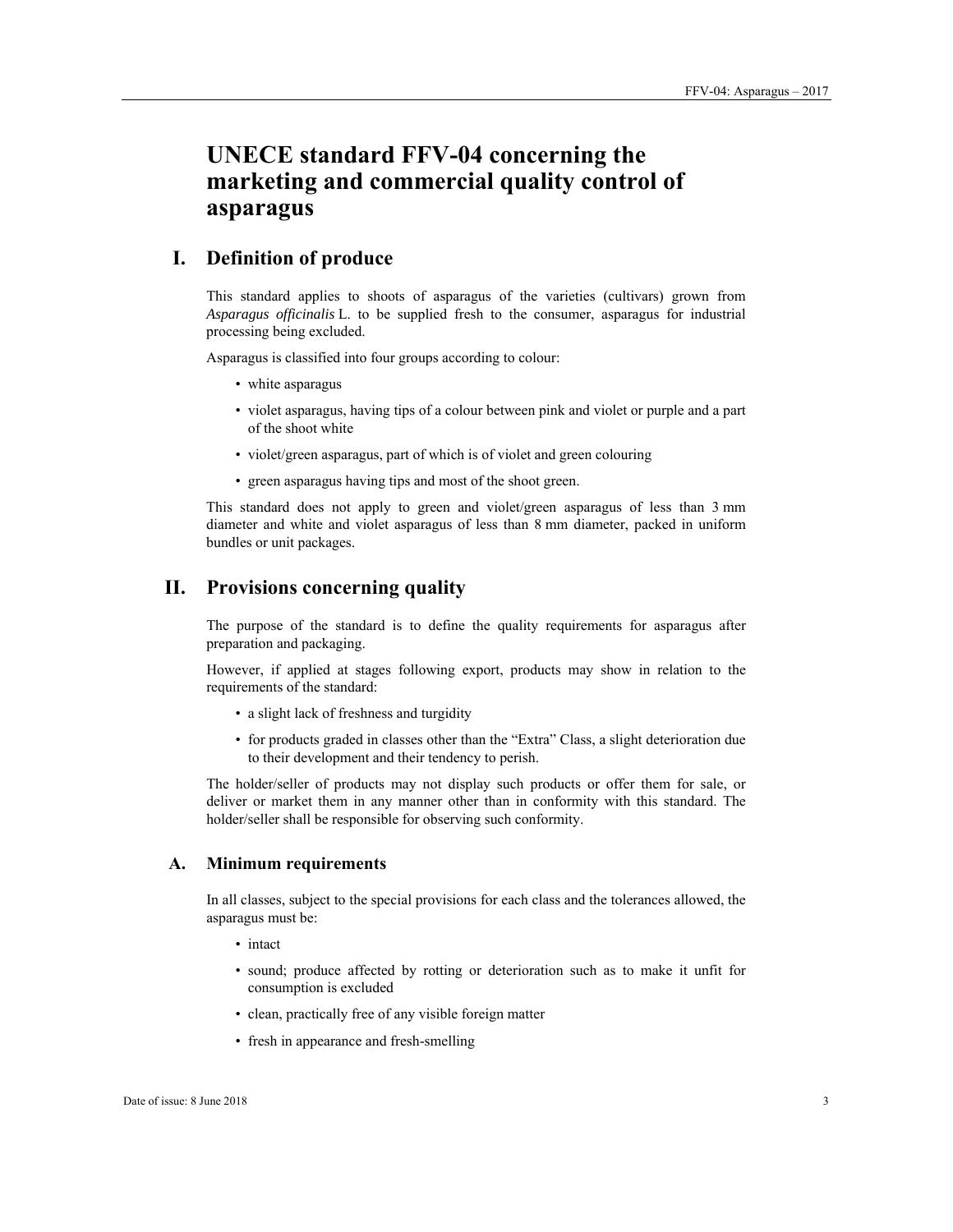- practically free from pests
- practically free from damage caused by pests
- practically unbruised
- free of abnormal external moisture, i.e. adequately "dried" if they have been washed or cooled with cold water
- free of any foreign smell and/or taste.

The cut at the base of the shoots must be as clean as possible.

In addition, asparagus must be neither hollow, split, peeled nor broken. Small cracks which have appeared after harvesting are, however, allowed, so long as they do not exceed the limits laid down in Section IV. A. "Quality Tolerances".

The development and condition of the asparagus must be such as to enable them:

- to withstand transportation and handling
- to arrive in satisfactory condition at the place of destination.

### **B. Classification**

Asparagus is classified in three classes, as defined below:

### **(i) "Extra" Class**

Asparagus in this class must be of superior quality, very well formed and practically straight. They must be characteristic of the variety and/or commercial type. Having regard to the normal characteristics of the group to which they belong, their tips must be very compact.

Only a few very slight traces of rust on the shoot, removable by normal peeling by the consumer, are allowed.

For the white asparagus group, the tips and shoots must be white; only a faint pink tint is allowed on the shoots.

Green asparagus must be totally green.

No traces of woodiness are allowed for the shoots in this class.

The cut at the base of the shoots must be as square as possible. However, to improve presentation when the asparagus is packed in bundles, those on the outside may be slightly bevelled, so long as the bevelling does not exceed 1 cm.

They must be free from defects, with the exception of very slight superficial defects, provided that these do not affect the general appearance of the produce, the quality, the keeping quality and presentation in the package.

### **(ii) Class I**

Asparagus in this class must be of good quality. They must be characteristic of the variety and/or commercial type. Having regard to the normal characteristics of the group to which they belong, their tips must be compact.

Green asparagus must at least be green for 80 per cent of the length.

The cut at the base of the shoots must be as square as possible.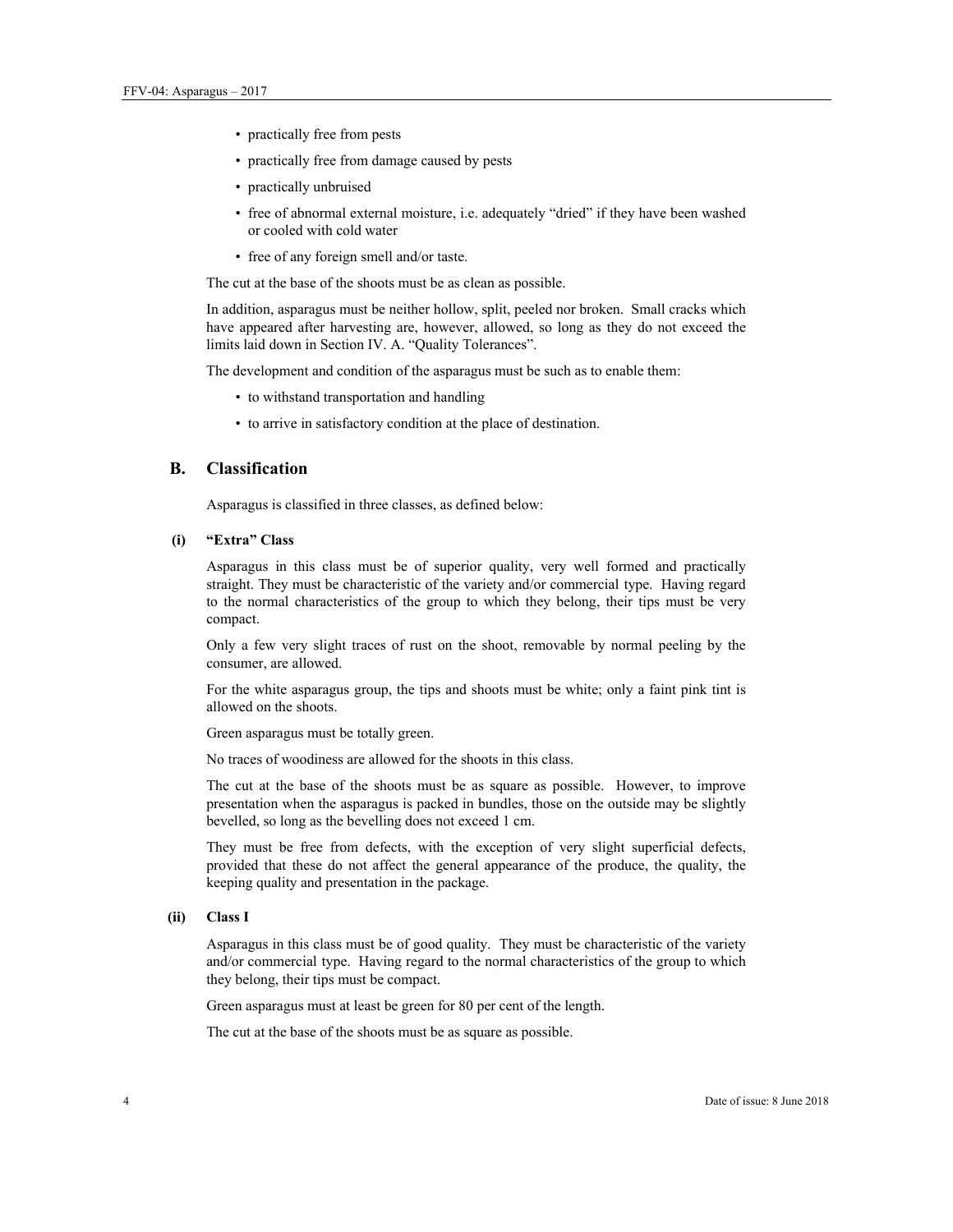The following slight defects, however, may be allowed, provided these do not affect the general appearance of the produce, the quality, the keeping quality and presentation in the package:

- a slight defect in shape, i.e. the shoots may be slightly curved
- a faint pink tint on the tips and the shoots of the white asparagus group
- slight traces of rust removable by normal peeling by the consumer
- a trace of woodiness on the lower part of the shoot of the violet, violet-green and green asparagus group, provided this woodiness disappears by normal peeling by the consumer.

### **(iii) Class II**

This class includes asparagus that do not qualify for inclusion in the higher classes but satisfy the minimum requirements specified above.

Green asparagus must at least be green for 60 per cent of the length.

The cut at the base of the shoots may be slightly oblique.

The following defects may be allowed, provided the asparagus retain their essential characteristics as regards the quality, the keeping quality and presentation:

- defects in shape; i.e. the shoots may be more curved than in Class I and having regard to the normal characteristics of the group to which they belong, the tips may be slightly open
- a green tint on the tips of white asparagus and a light green tint on the tips of violet asparagus
- traces of rust, removable by normal peeling by the consumer
- slight woodiness.

## **III. Provisions concerning sizing**

Size is determined by the length and diameter of the shoot.

### **A. Sizing by length**

The length of the shoots must be:

- above 17 cm for long asparagus
- 12 to 17 cm for short asparagus
- for Class II asparagus arranged, but not bundled in the package:
	- white and violet: 12 to 22 cm
	- violet/green and green: 12 to 27 cm
- under 12 cm for asparagus tips.

The maximum length allowed for white and violet asparagus is 22 cm, and for violet/green and green asparagus 27 cm.

To ensure uniformity in size, the range in length between shoots packed in firmly bound bundles shall not exceed 5 cm.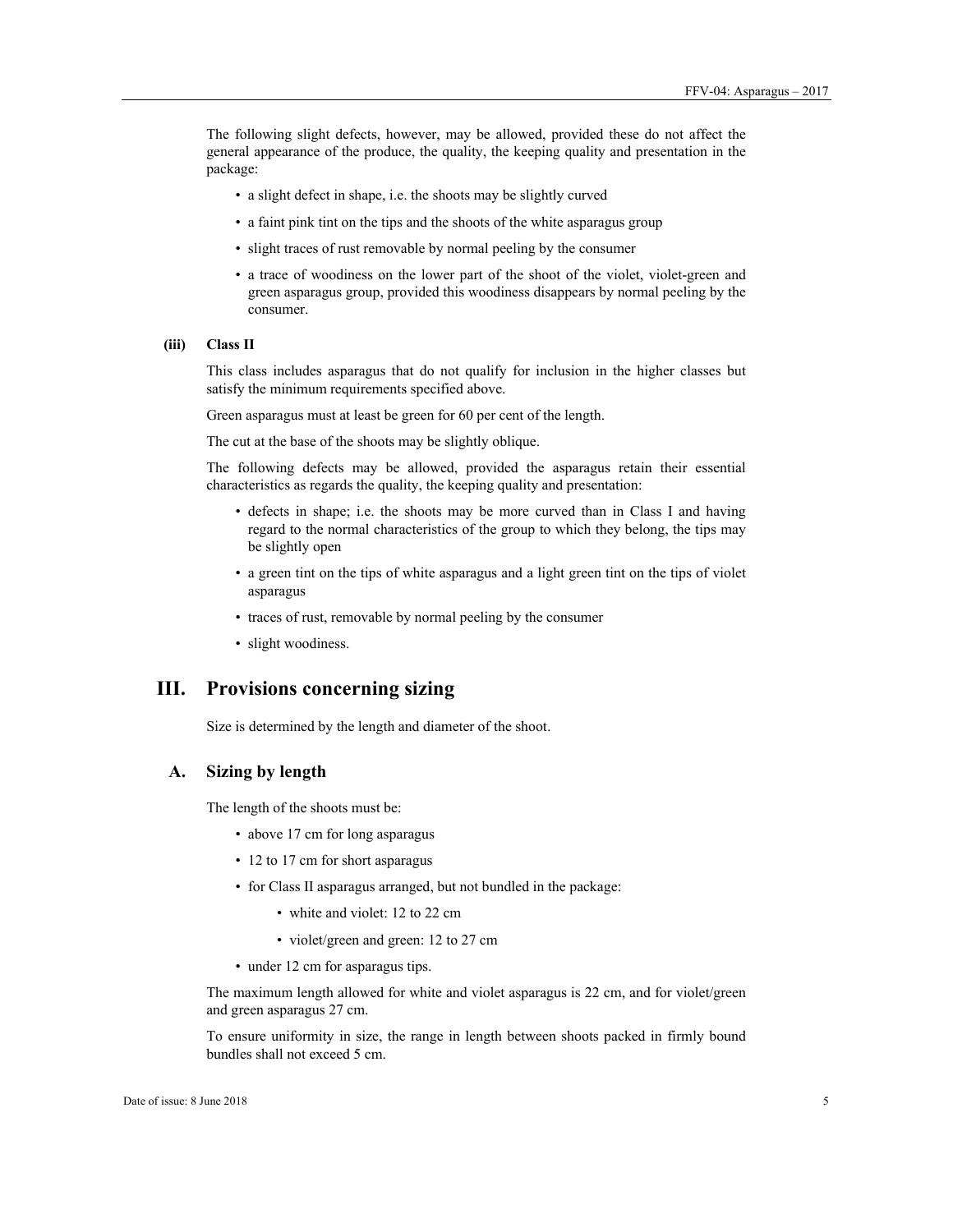### **B. Sizing by diameter**

The diameter of shoots shall be measured at the mid-point of their length.

### **White and violet asparagus:**

| Class | Minimum diameter | The range in size between produce in the same<br>package or bundle shall not exceed |
|-------|------------------|-------------------------------------------------------------------------------------|
| Extra | $12 \text{ mm}$  | $8 \text{ mm}$                                                                      |
| I     | $10 \text{ mm}$  | $10 \text{ mm}$                                                                     |
| Н     | $8 \text{ mm}$   | No provision as to uniformity                                                       |

### **Violet/green and green asparagus:**

| Class       | Minimum diameter | The range in size between produce in the same<br>package or bundle shall not exceed |
|-------------|------------------|-------------------------------------------------------------------------------------|
| Extra and I | $3 \text{ mm}$   | 8 mm                                                                                |
|             | $3 \text{ mm}$   | No provision as to uniformity                                                       |

# **IV. Provisions concerning tolerances**

At all marketing stages, tolerances in respect of quality and size shall be allowed in each lot for produce not satisfying the requirements of the class indicated.

### **A. Quality tolerances**

### **(i) "Extra Class"**

A total tolerance of 5 per cent, by number or weight, of asparagus not satisfying the requirements of the class but meeting those of Class I or having slight unscarred cracks appearing after harvesting is allowed. Within this tolerance not more than 0.5 per cent in total may consist of produce satisfying the requirements of Class II quality.

### **(ii) Class I**

A total tolerance of 10 per cent, by number or weight, of asparagus not satisfying the requirements of the class but meeting those of Class II or having slight unscarred cracks appearing after harvesting is allowed. Within this tolerance not more than 1 per cent in total may consist of produce satisfying neither the requirements of Class II quality nor the minimum requirements, or of produce affected by decay.

### **(iii) Class II**

A total tolerance of 10 per cent, by number or weight, of asparagus satisfying neither the requirements of the class nor the minimum requirements is allowed. Within this tolerance not more than 2 per cent in total may consist of produce affected by decay.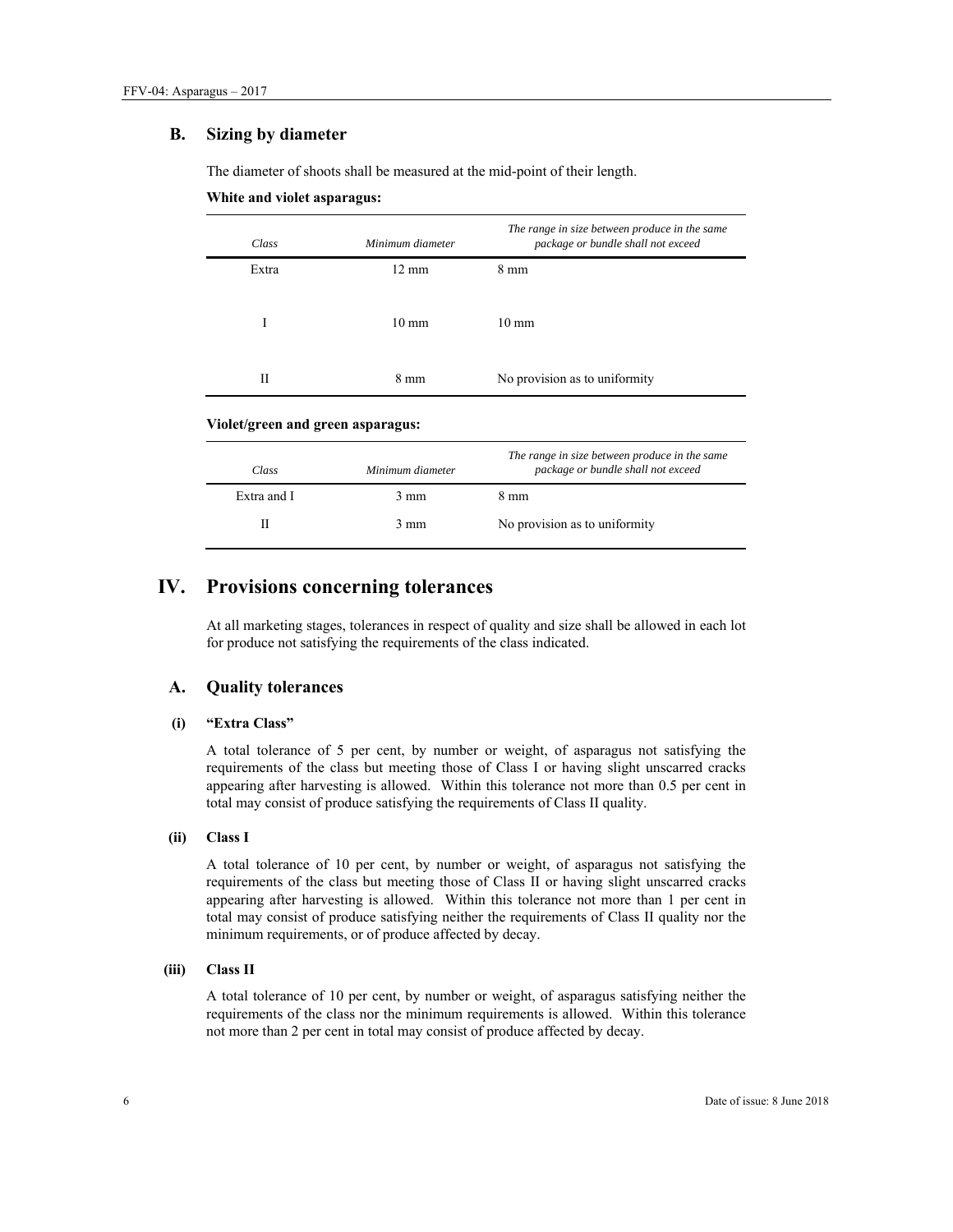In addition to the above, 10 per cent, by number or weight, can be allowed for hollow shoots or shoots showing very slight cracks due to washing. In no case can there be more than 15 per cent hollow shoots in each package or bundle.

### **B. Size tolerances**

For all classes (if sized): a total tolerance of 10 per cent, by number or weight, of asparagus not satisfying the requirements as regards sizing and deviating from the specified limits with a maximum deviation of 1 cm in length and 2 mm in diameter is allowed.

# **V. Provisions concerning presentation**

### **A. Uniformity**

The contents of each package or each bundle in the same package must be uniform and contain only asparagus of the same origin, quality, colour group and size (if sized).

However, a mixture of asparagus of distinctly different colours may be packed together in a package, provided they are uniform in quality and, for each colour concerned, in origin. However, in case of those mixtures uniformity in size is not required.

The visible part of the contents of the package or bundle must be representative of the entire contents.

### **B. Packaging**

Asparagus must be packed in such a way as to protect the produce properly.

The materials used inside the package must be clean and of a quality such as to avoid causing any external or internal damage to the produce. The use of materials, particularly of paper or stamps bearing trade specifications, is allowed, provided the printing or labelling has been done with non-toxic ink or glue.

Packages must be free of all foreign matter.

# **VI. Provisions concerning marking**

Each package<sup>1</sup> must bear the following particulars, in letters grouped on the same side, legibly and indelibly marked, and visible from the outside:

### **A. Identification**

Packer and/or dispatcher/exporter:

 $\overline{a}$ 

<sup>&</sup>lt;sup>1</sup> These marking provisions do not apply to sales packages presented in packages. However, they do apply to sales packages (pre-packages) presented individually.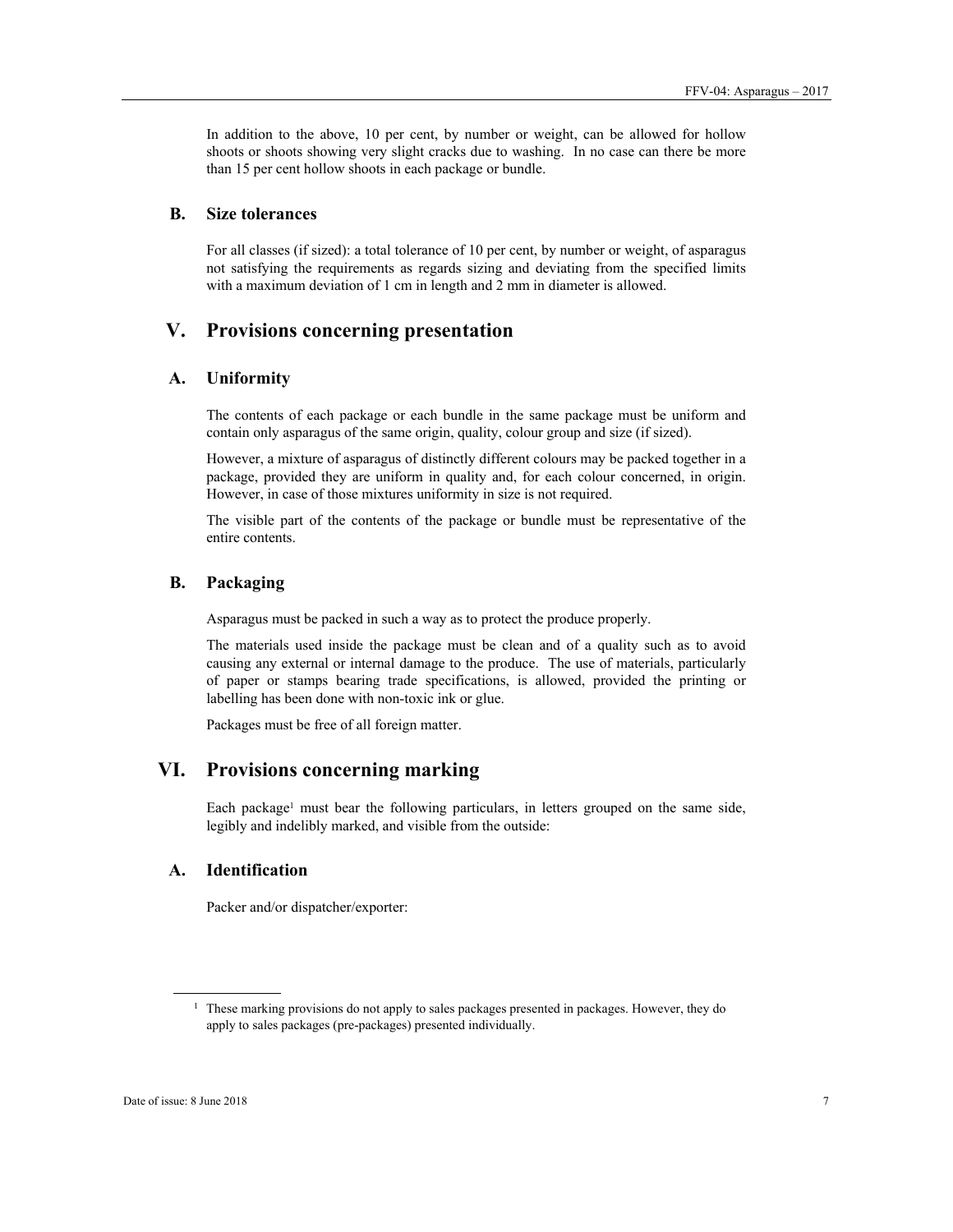Name and physical address (e.g. street/city/region/postal code and, if different from the country of origin, the country) or a code mark officially recognized by the national authority<sup>2</sup> if the country applying such a system is listed in the UNECE database.

### **B. Nature of produce**

- "Asparagus" followed by the indication "white", "violet", "violet/green", or "green" if the contents of the package are not visible from the outside
- "Short" or "tips" where appropriate
- "Mixture of asparagus", or equivalent denomination, in the case of a mixture of distinctly different colours of asparagus. If the produce is not visible from the outside, the colours and the quantity of each in the package must be indicated.

### **C. Origin of produce**

- Country of origin<sup>3</sup> and, optionally, district where grown, or national, regional or local place name.
- In the case of a mixture of distinctly different colours of asparagus of different origins, the indication of each country of origin shall appear next to the name of the colour concerned.

### **D. Commercial specifications**

- Class
- Size expressed:
	- for asparagus subject to the uniformity rules as minimum and maximum diameters
	- for asparagus not subject to the uniformity rules, as minimum diameter followed by maximum diameter or the words "and over"
- The number of bundles or the number of unit packages for asparagus packed in bundles or unit packages.

### **E. Official control mark (optional)**

Adopted 1963

Last revised 2010

Aligned with the Standard Layout 2017

 $\overline{a}$ 

<sup>&</sup>lt;sup>2</sup> The national legislation of a number of countries requires the explicit declaration of the name and address. However, in the case where a code mark is used, the reference "packer and/or dispatcher (or equivalent abbreviations)" has to be indicated in close connection with the code mark, and the code mark should be preceded with the ISO 3166 (alpha) country/area code of the recognizing country, if not the country of origin.<br> $3$  The full or a commonly used name should be indicated.